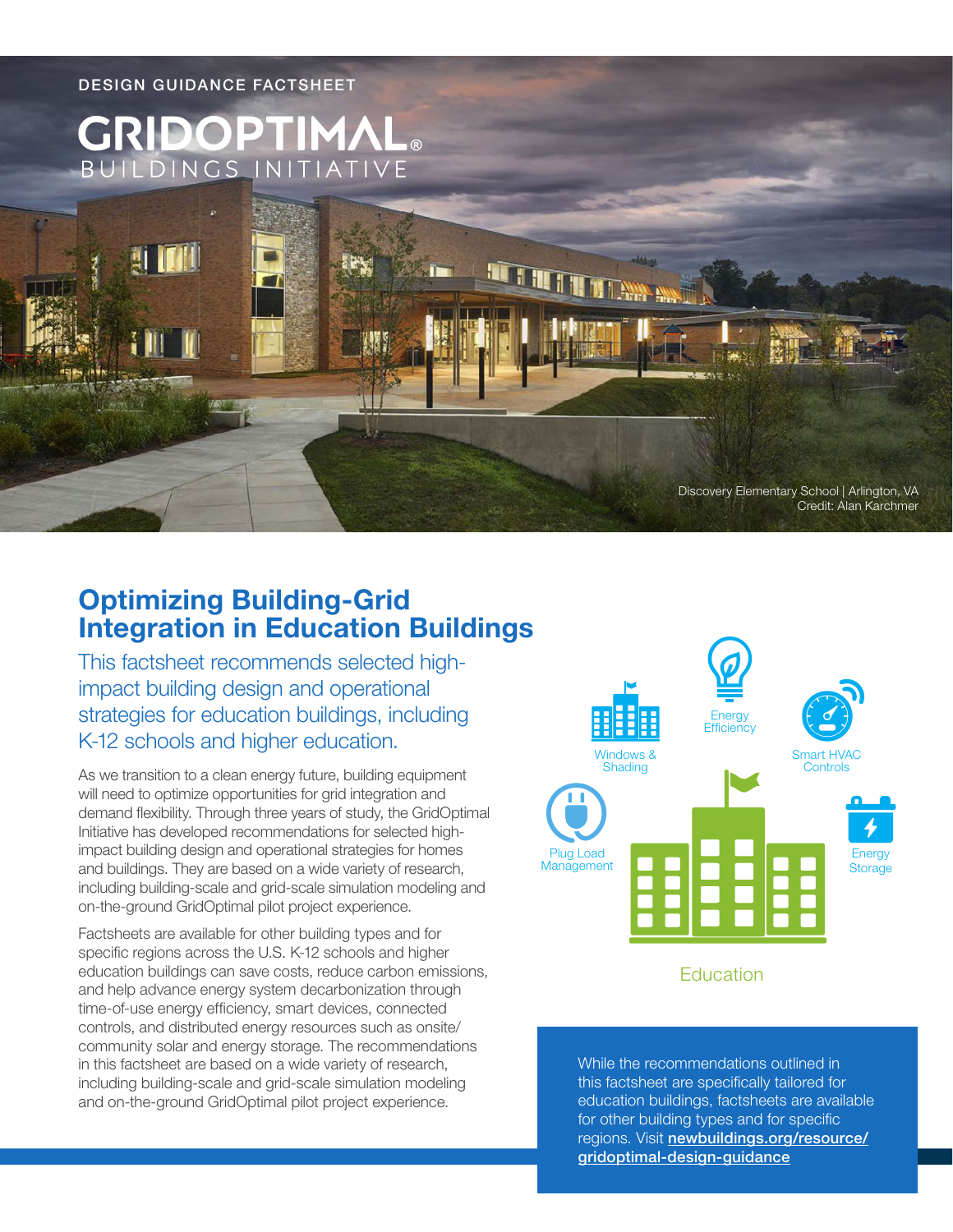# Top 5 GridOptimal Building Design and Operation Strategies:

### **Education Buildings**

Efficiency and demand flexibility strategies have widely varying impacts across multiple building types, climates, and grid paradigms. High-impact strategies like these can deliver time of-use energy efficiency and demand flexibility while minimizing or avoiding occupant disruption.



### **Energy efficiency.** Envelope

measures like insulation, air-sealing, high-performance windows, and mechanical systems (HVAC and water heating) offer both yearround savings and peak demand reduction during times of high grid demand and carbon emissions. Energy efficiency is an enabler and often an impact multiplier for demand flexibility.

### **Plug load management. Plug**

loads can account for more than half of all energy consumption in highperformance schools. Because plug load schedules overlap with times of high grid load and emissions, efficient appliances, devices, and plug load controls can have benefits in terms of reducing peak demand on the grid as well as avoiding carbon emissions.



**Windows & shading. Carefully** planned shading and window treatments can reduce afternoon and evening cooling loads that lead to increased energy demand during system peak. West-facing shading, exterior louvers, and electrochromic glass in conjunction with highperformance glazing are effective solutions to increase a building's grid-friendliness.



### **Smart HVAC controls.**

Temperature setpoint and schedule adjustments such as setbacks, precooling, and preheating can deliver peak demand savings and shift load toward low-cost, lowcarbon hours. Communications standards such as OpenADR 2.0b enable current and future participation in demand response and similar programs.



**Energy storage.** Both battery electric and thermal (e.g., ice, hot water) storage systems can enable load shifting away from high-cost, high-carbon hours. Key benefits include energy cost savings, emissions reductions, and resilient operations. Co-optimize schedules to achieve cost, emissions, and resiliency benefits, and specify grid-integrated communications.

# Where the Energy Goes: Typical Education End-Use Demand Profiles

To find the highest-impact opportunities for time-of-use energy efficiency and demand flexibility, identify key hours in terms of energy cost, carbon, and/ or overall grid net load, then search for opportunities when those times overlap with high building demand.

These charts show typical summer and winter demand profiles for a K-12 school in a hot climate (zone 2A) and a cold climate (zone 6A).



OPTIMIZING BUILDING-GRID INTEGRATION IN EDUCATION BUILDINGS | 2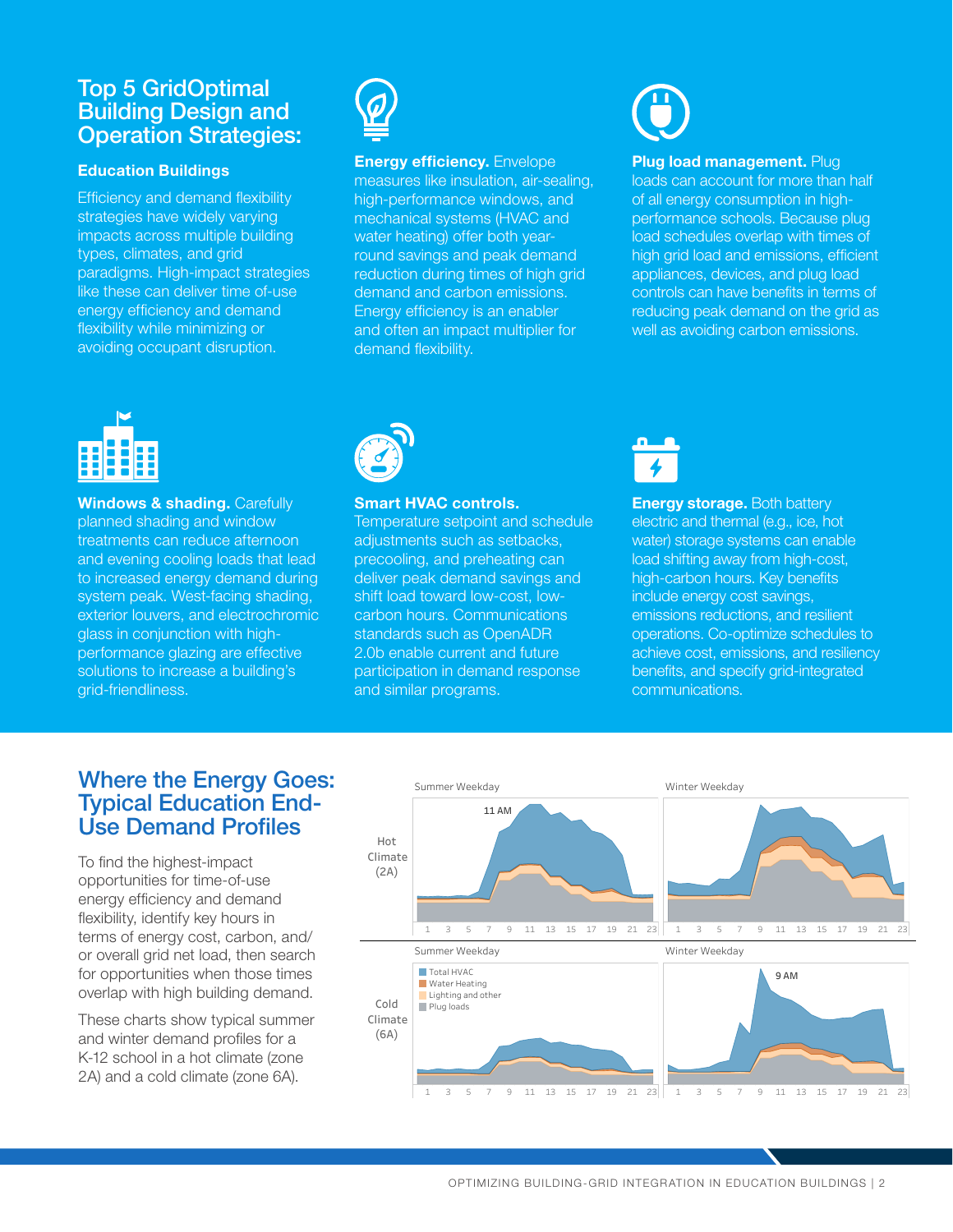# Designing for the Local Grid

Across the nation and the world, electricity grids are changing fast, and variable wind and solar are the fastest-growing resources. There are many pathways to decarbonization, and which resources are dominant at the regional level impacts both rate structures and carbon emissions patterns. Broadly, most regions can be considered either solar, wind, hydro, or fossil-heavy (in reality, all grids use a unique mix of resources; this framework is intended mainly for at-a-glance comparisons).

In general, buildings should seek to **minimize demand during the highest net load hours** on the grid and **shift load toward periods of low net demand.** High net load occurs when less renewable energy is on the grid—often evenings in summer. The times of low net load vary depending on the local grid conditions. Buildings can co-optimize targeted energy efficiency and flexibility strategies to achieve both cost savings and carbon emissions reductions by considering both their cost and carbon implications; the GridOptimal Buildings LEED Credit calculator spreadsheet can help designers evaluate these impacts.





**Solar-Heavy:** PV panels produce more energy during midday hours, but grid peak demand often comes later in the day, especially in summer. Consider strategies that enable the building to shift energy away from morning and evening and toward 10am-2pm, such as grid-integrated heat pump water heaters and batteries. Target energy storage duration of 2-8 hours.

**Wind-Heavy:** Onshore wind in many locations tends to be stronger at night; offshore wind tends to be stronger during the day. Day to day variability can be high: prioritize demand flexibility. Consider strategies to leverage abundant, clean daytime and/or overnight energy for use during afternoons and evenings, with energy storage durations in the 8-16 hour range.

### **Fossil/Nuclear-Heavy:**

Emissions are typically highest during grid system peak demand hours but often remain relatively high during off-peak hours. Overnight and baseload hours may be very carbon-intensive (coal) or lower-carbon (nuclear). Focus on deep energy efficiency and target demand flexibility during grid peak hours, typically during summer afternoons and evenings.



### **Hydro-Heavy:**

Abundant clean energy is available during spring and early summer months as snow melts and rivers run high but limited during summer and fall. Large dams offer grid balancing and buffering ability to minimize electricity demand and supply variability. Electrification offers high carbon savings impacts. Target energy efficiency and demand reduction during summer afternoons.